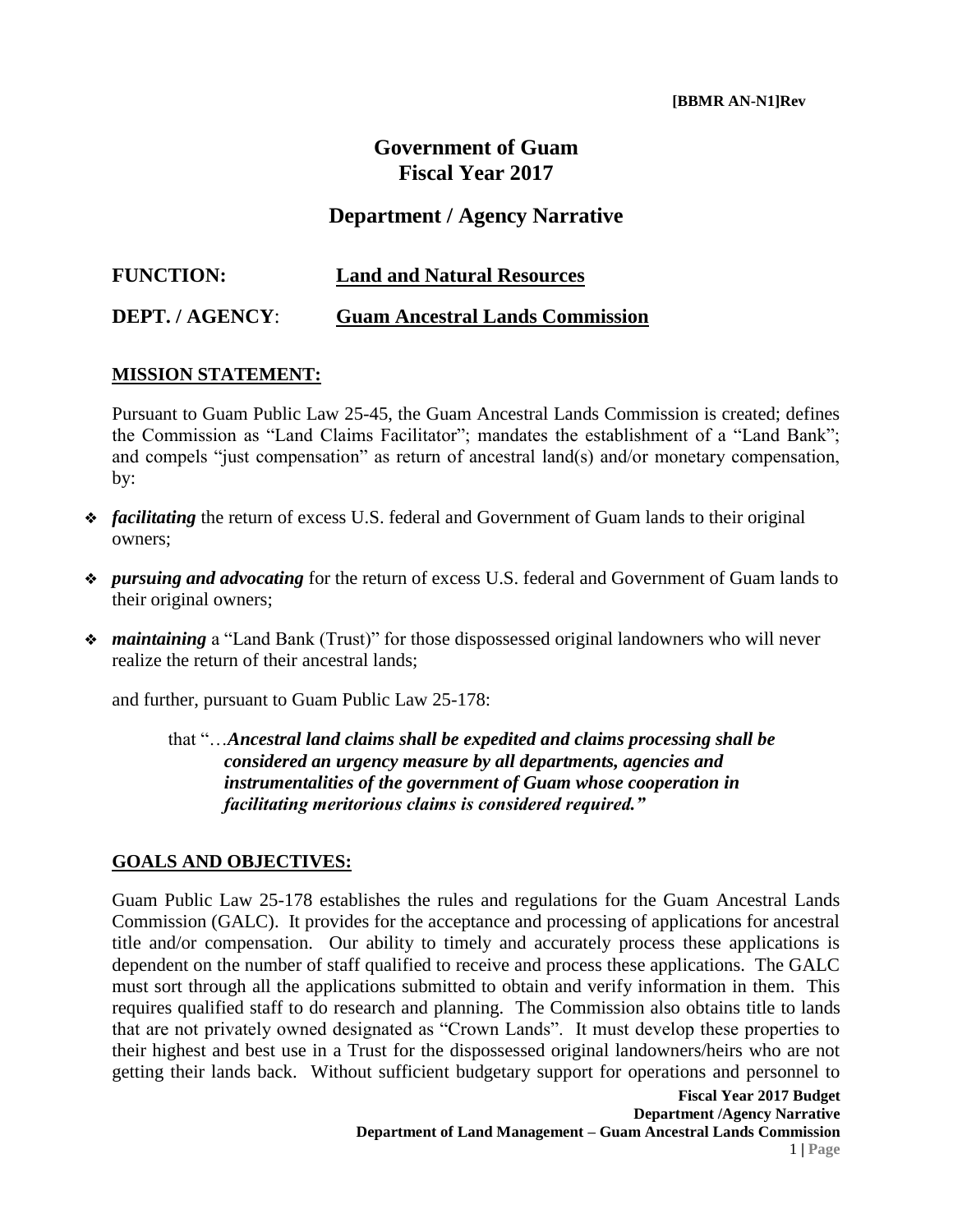conduct proper research, planning and development, we would not be able to accomplish our mission.

Ancestral Lands is a *special class of lands,* rooted in GOVERNMENT of GUAM'S stated policy in land return to the rightful original landowners/heirs.

The agency continues to expeditiously carry out its duties and functions with only one (1) classified and one (1) unclassified staff assisting the Executive Director and its Board.

The Board of Commissioners comprise of seven (7) members. Its mission is to facilitate and expeditiously return all excess U.S. federal and Government of Guam lands back to its original land owners. The Board was able to hold work sessions, public meetings, and Title Hearings with no compensation due to the moratorium on stipends.

The Commission continues its goal to conserve on supplies, energy (utilities), and to recycle more.

The following is a list of mandates governing the work and processes followed by the Guam Ancestral Lands Commission:

- 1. **P.L. 22-73:** requires Government of Guam to properly compensate landowners whose property has been taken for public use and to make an appropriation to the Governor's Office in connection therewith.
- 2. **U.S.P.L. 103-339:** returns 3200 acres of excess lands.
- 3. **P.L. 22-145:** returns 3200 acres of ancestral lands, surveying of these lands, and creation of "Land Survey Revolving Fund".
- 4. **P.L. 23-24:** to prohibit the Government of Guam from entering into cooperative agreements with respect to the so-called Wildlife Refuge administered by the U.S. Department of Interior at the property in the northern area of Guam that was formerly the U.S. Naval Facility and to prohibit the use of Government of Guam resources and personnel in any manner that could be construed as supporting continuous federal holding of such properties.
- 5. **P.L. 23-25:** designating the former Naval Facility lands at Ritidian Point as property of the Government of Guam, and to demanding that the Department of Defense return these excess lands to the rightful owners from which they were originally taken by force, deceit, and outright theft.
- 6. **P.L. 23-141:** returns 6500 acres of ancestral lands, surveying of these lands, and creation of "Land Survey Revolving Fund".
- 7. **P.L. 24-109:** Notice of Meetings.
- 8. **P.L. 25-45:** Enabling legislation creating the Guam Ancestral Lands Commission and defines "Land Claims Facilitator" and "Land Bank" and compels *"just compensation"* as return of ancestral land(s) and/or monetary compensation.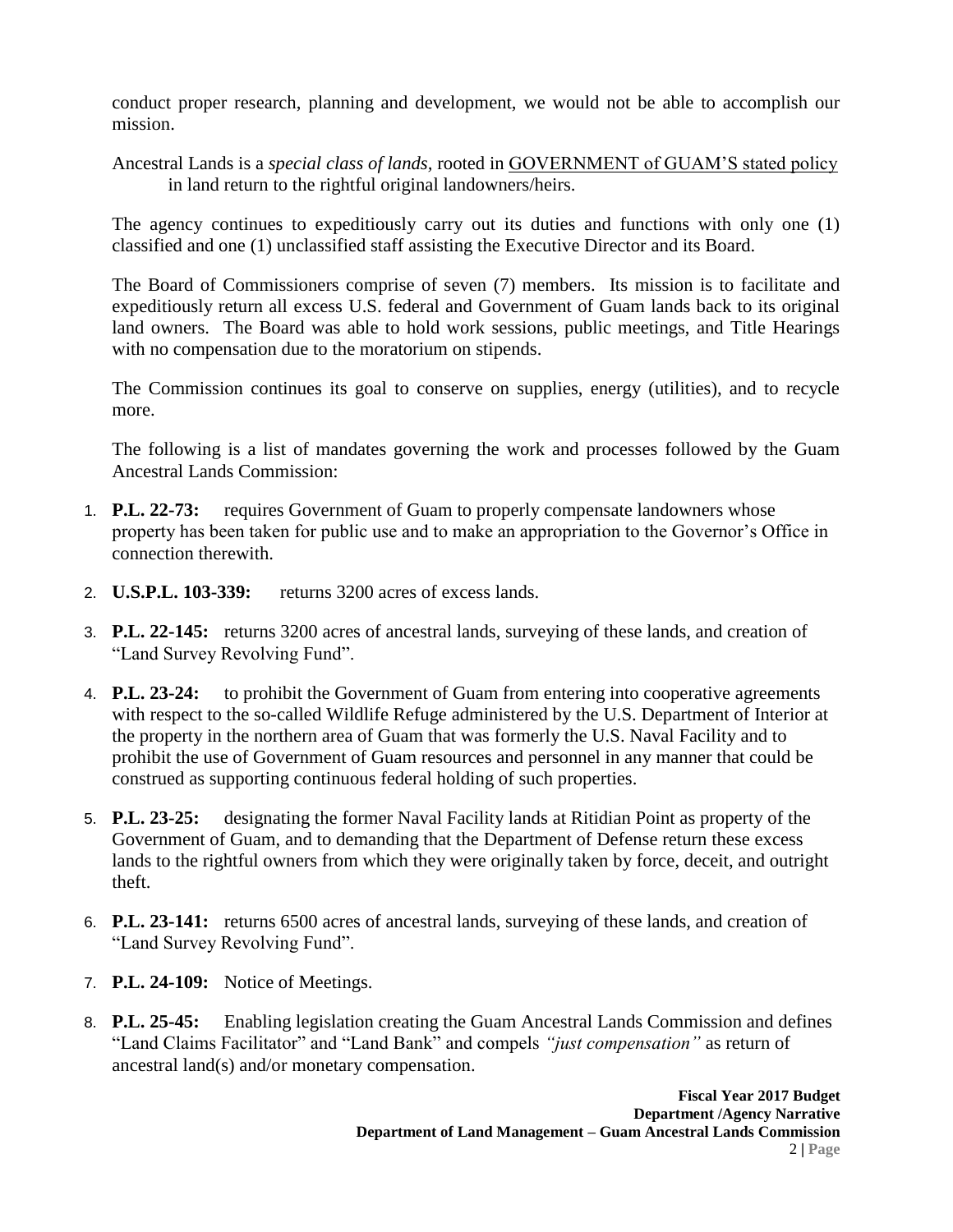- 9. **P.L. 25-107:** provides for administrative jurisdiction by National Park Service of undeveloped Government of Guam-owned lands within the boundaries of the War in the Pacific National Historical Park under certain conditions.
- 10. **P.L. 25-178:** GALC Rules & Regulations (overall) and regulates that: "..Ancestral land claims shall be expedited and claims processing shall be considered an urgency measure by all departments, agencies and instrumentalities of the government of Guam whose cooperation in facilitating meritorious claims is considered required".
- 11. **P.L. 25-180:** regulates quorum for Guam Ancestral Lands Commission.
- 12. **P.L. 26-25:** §4. Return of Land by Federal Government under GLUP 94.
- 13. **P.L. 26-36**, Section 3: Mandates that the Guam Ancestral Lands Commission establish the Land Bank Program by the end of Fiscal Year 2004.
- 14. **P.L. 26-100:** repealed Tiyan Trust and mandates the return of ancestral lands to original landowners from that identified as excess to airport needs, and to return those other Tiyan lands to original landowners that were under the jurisdiction of GEDCA, DPR, and GHURA.
- 15. **P.L. 27-113:** Transfers properties under the jurisdiction of the Department of Public Works that are located in *Tiyan*, alternatively known as the former Naval Air Station, Agana (Brewer Field), to the jurisdiction of the Guam Ancestral Lands Commission, by *adding* a new §80106 to Title 21, GCA.
- 16. **P.L. 28-68**, Section 75: Real Property Tax Moratorium on Returned Federal Excess Lands to Original Land Owners. *"A moratorium on the payment of real property taxes shall be in effect until tax year 2007"*
- 17. **P.L. 28-133:** An Act to Add a New Section 80105 to Title 21 GCA relative to Developing a Comprehensive Zoning Plan for Ancestral Lands. (b) A "Provisional Commission" was established to complete a comprehensive zoning plan for all properties and parcels under the jurisdiction of the Guam Ancestral Lands Commission.
- 18. **P.L. 28-150**, Section 75: Real Property Tax Moratorium on Returned Federal Excess Lands to Original Land Owners Continuation*. "Section 75 of Chapter IV of P.L. 28-68 is hereby amended to read: (b) Properties having no zoning designation after tax year 2007 due to their previous status as federal excess lands shall be subject to said moratorium on the payment of real property taxes until the property is designated a zone."*
- 19. **P.L. 29-25:** "An Act to Zone the previously Unzoned Lot Nos. 5328-5NEW-R2, 5328-R6NEW-R2 and 5328-6, All in the Municipality of Dededo to Light Industrial (M-1) Zone
- 20. **P.L. 29-61:** "An Act to *Amend* §§43201, 43202 and 43203 of Title 5, GCA, relative to Performance Reviews of Agency Heads."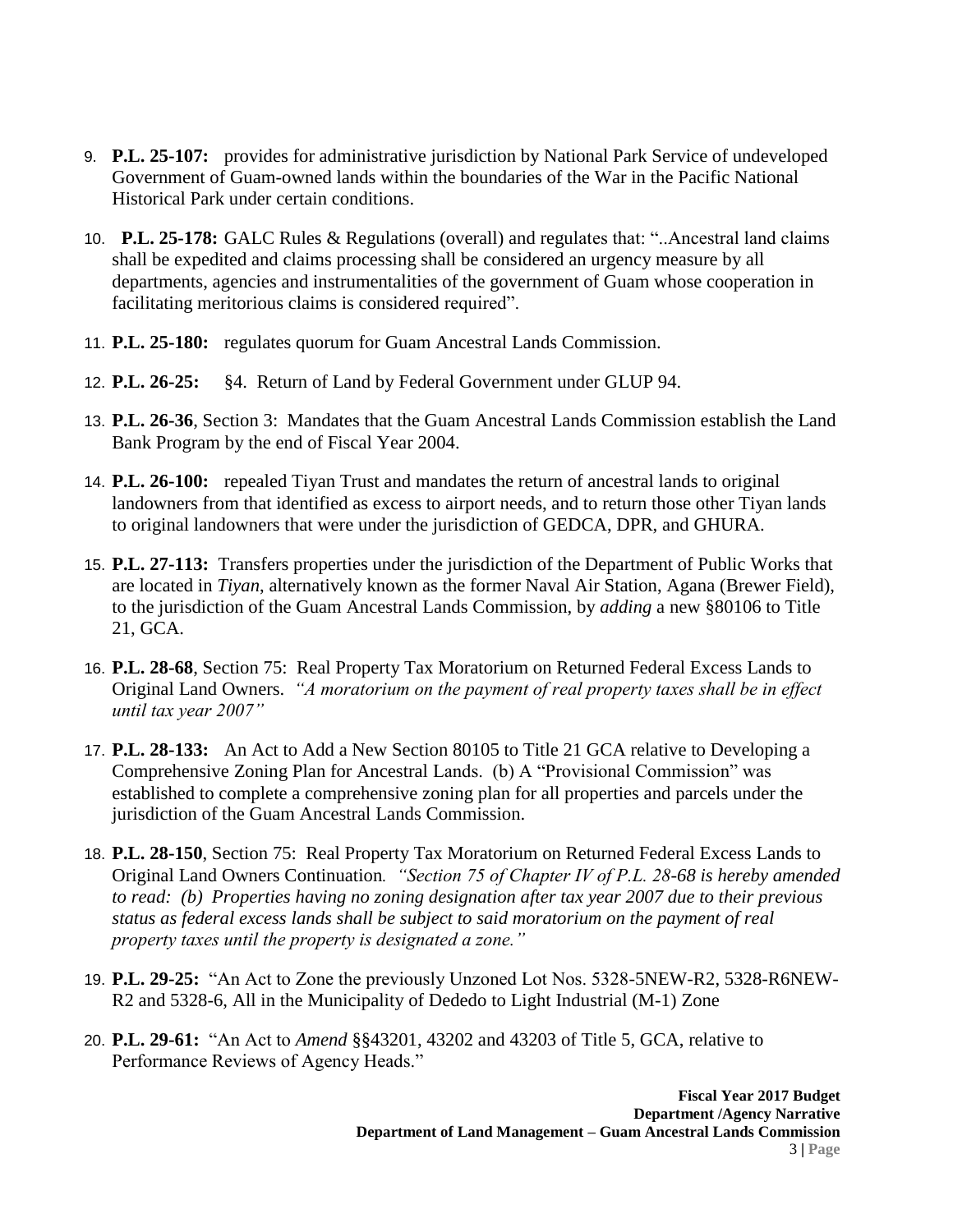- 21. **P.L. 29-88:** "An act relative to applying a Real Property Tax immunity for original landowners, their estates, or their heirs on the return of federal excess lands which shall be effective until such time free and direct access or use of the returned property is properly recorded with the Department of Land Management."
- 22. **P.L. 29-128:** An Act to Add a New Chapter 23 to Title 1, GCA, relative to creating *I Kumision Guahan Fine'nana* (The Guam First Commission) on the Military Mission in Guam; and to *Amend* §2105 of Title 4, Genders on Boards and Commissions"
- 23. **P.L. 29-135:** "An Act to Renumber §60907 and to add a new §60907 to Article 9, Chapter 60 of Title 21, GCA, relative to the Department of Land Management Building Construction Fund…"
- 24. **P.L. 29-145:** "An Act to Zone the previously Unzoned Lot Number 5327 in the Municipality of Dededo to Light Industrial (M-1) Zone"
- 25. **P.L. 29-151:** "An Act to *Add* a new Article 14 to Chapter 68 of Title 21 of the Guam Code Annotated, relative to the return of unused properties to their Rightful Owners and Heirs, and to cite the Act as *"The Return of Private Properties Act of 2008."*
- 26. **P.L. 30-237**: "An act to add a new Section 4120 to chapter 4 of title 5, Guam code annotated, relative to requiring government agencies to post their budgets on their websites."
- 27. **P.L. 31-01**: "Relative to the suspension of annuity payment from the defined benefit retirement plan."
- 28. **U.S.P.L. 106-504:** Guam's first right of refusal to federal excess lands.
- 29. **Executive Order 2002-13:** Creating task forces to support the missions of the Guam Ancestral Lands Commission and the Chamorro Land Trust Commission by the Department of Land Management.
- 30. **Executive Order 2002-19:** Ancestral land use and administration.
- 31. **Executive Order No. 2011-03**: Creation of the governor's peace (prevention and early intervention advisory community empowerment) council.
- 32. **12GCA, Chapter 72,** Land Claims Loan Revolving Fund.
- 33. **12GCA, Chapter 74,** Landowner's Recovery Fund

*Other personnel, procurement, and civil service mandates:*

- 34. **4GCA §4105 and Executive Order 96-24,** DOA Personnel Rules & Regulations
- 35. **5GCA Chapter 5,** Guam Procurement Act, Procurement Regulations
- 36. **Executive Order No. 2007-18:** Mandates all Government of Guam workplaces to be Tobacco-Free effective January 1, 2008.

**Fiscal Year 2017 Budget Department /Agency Narrative Department of Land Management – Guam Ancestral Lands Commission**  4 **| Page**